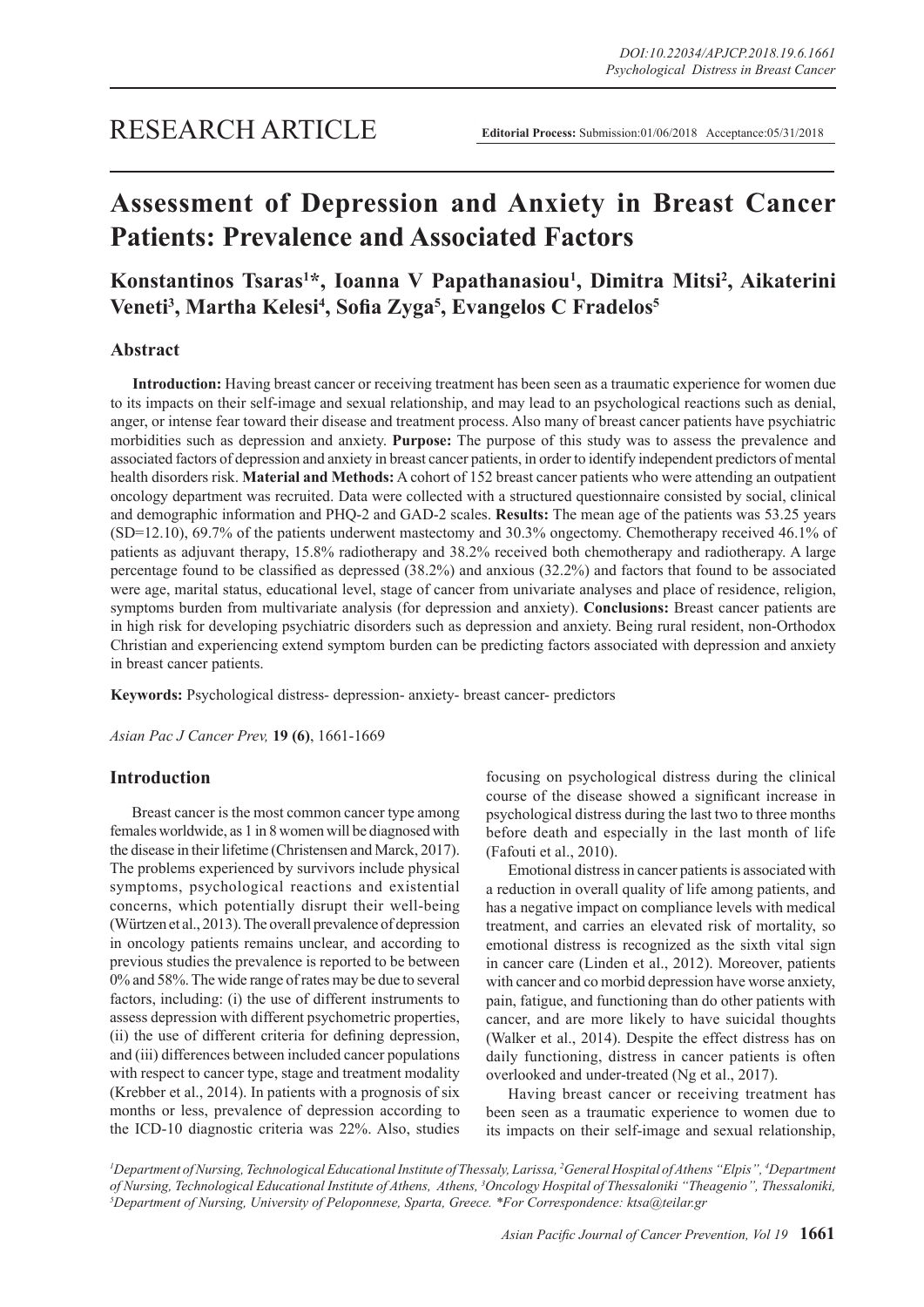so most of the breast cancer patients have psychological reactions such as denial, anger, or intense fear toward their disease and treatment process, and many of have psychiatric morbidities (Lueboonthavatchai, 2007). Many of the breast cancer patients experience fatigue, depression, and/or anxiety months to years after their breast cancer diagnosis with these symptoms being associated with greater disability and a poorer quality of life (Rogers et al., 2017). Depressive disorders may include major depressive disorder, dysthymic disorder, adjustment disorder with depressive mood and mixed depressive and anxious mood disorders. Other commonly encountered psychiatric disorders in breast cancer patients include anxiety disorders including generalized anxiety disorder, post-traumatic stress syndrome and adjustment disorder with anxious mood (Fiorentino et al., 2011). Because of the unique psychosocial, medical and hormonal factors that may influence mood in breast cancer patients, epidemiological and treatment data on depression from other populations cannot be assumed to generalize to this population (Fann et al., 2008).

The prevalence of depression is high during the first year after breast cancer diagnosis, and according to a systematic review by Zainal et al., the three studies with the highest prevalence of depression included patients in their first year after diagnosis (Maass et al., 2015). One study demonstrated in a very large sample of cancer patients that the prevalence of depression among breast cancer survivors was about 32.8%. It has also been reported that 40% of the patients who experience disease recurrence would suffer from anxiety and depression (Vahdaninia et al., 2010). In 227 advanced breast cancer, Grabsch et al. found a 42% rate of psychiatric disorders and 35.7% of these had depression or anxiety or both. Minor depression was found in 25.6%, major depression in 7% and anxiety disorder in 6.2% (Reich et al., 2008).

In patients with breast cancer, the skills and strengths to aid coping and recovery from problems and challenges caused by the disease are associated with multiple variables, which may be evaluated by characteristics related to the patient, stage of the disease and treatment, and environment (Karakoyun-Celik et al., 2010).

Risk factors for anxiety and depression in women with breast cancer include: a past history of anxiety or depressive disorder, younger age at diagnosis, poor social support, burdensome somatic symptoms, currently undergoing active cancer treatment, specific drug treatments (Beatty and Kissane, 2017), worries regarding fear of death and disease recurrence, altered body image (Vahdaninia et al., 2010), alteration of femininity, sexuality and attractiveness (Reich et al., 2008). Adjuvant chemotherapy may lead to an increased risk of depression, anxiety, or both during but not after treatment (Burgess et al., 2005).

Regarding treatment options, psychological interventions such as cognitive behavioral therapy, supportive-expressive group therapy and yoga have demonstrated positive effects on breast cancer patients, while classic pharmacotherapy, such as antidepressants, should be reserved for cases of true depression (Pinto and de Azambuja, 2011).

The purpose of this study was to assess the prevalence and associated factors of depression and anxiety in breast cancer patients, in order to identify independent predictors of mental health disorders risk.

## **Materials and Methods**

## *Study Design and Sample*

A descriptive, cross-sectional study was conducted between 1st May and 31st July 2017 in an oncology public hospital of Greece. The sample consisted of 170 randomly selected breast cancer patients who came for follow-up in the oncology outpatient department and met the inclusion criteria. All study participants were women who survived breast cancer and they had been treated with different oncological therapies. The inclusion criteria were the following: (1) woman, 18 or more years of age, (2) histologically documented diagnosis of breast cancer, (3) no history of prior mental disorder and dementia, (4) no abuse of alcohol or drugs, (5) adequate knowledge of the Greek language and satisfactory level of communication, and (6) consent to participate in the study. Out of 170 breast cancer patients, 152 agreed to participate in the study (response rate  $= 89.4\%$ ). After an official letter of cooperation, the study protocol was approved by the Ethics Committee and the Scientific Council of the hospital where the study was performed. Prior to the interview, all participants were given explanation of the study purpose and they signed an informed consent form. The research was executed following the principles of confidentiality, anonymity and informed consent, as outlined by the Declaration of Helsinki and its subsequent revisions.

## *Assessment Instruments*

Data was collected by face to face interviews using a structured and pretested questionnaire which was specifically designed for the study. In the questionnaire two sections were included:

A) Individual characteristics. The basics sociodemographic (age, place of residence, marital status, number of children, educational level, religion), and clinical (surgical therapy, adjuvant therapy, using Tamoxifen, stage of breast cancer, current activity - symptoms burden) data were collected.

B) PHQ-2 and GAD-2 scales. The Patient Health Questionnaire-2 (PHQ-2) and the Generalized Anxiety Disorder-2 (GAD-2) questionnaire were produced as ultra-brief screening instruments for depression and anxiety, suitable for use in epidemiological studies. The PHQ-2 includes two questions and it was found to have good sensitivity and specificity for detecting depressive disorders (Kroenke et al., 2003). Likewise, the GAD-2 questionnaire which comprises two questions appears to have acceptable accuracy for detecting generalized anxiety, panic, social anxiety and post-traumatic stress disorder (Kroenke et al., 2007). In both questionnaires, each question requires respondents to rate on a four-point scale ranging from " $0 =$  not at all" to " $3 =$  nearly every day". PHQ-2 and GAD-2 total scores are calculated by adding the two questions score, resulting in a range from 0 to 6 for each questionnaire, with higher score indicative of higher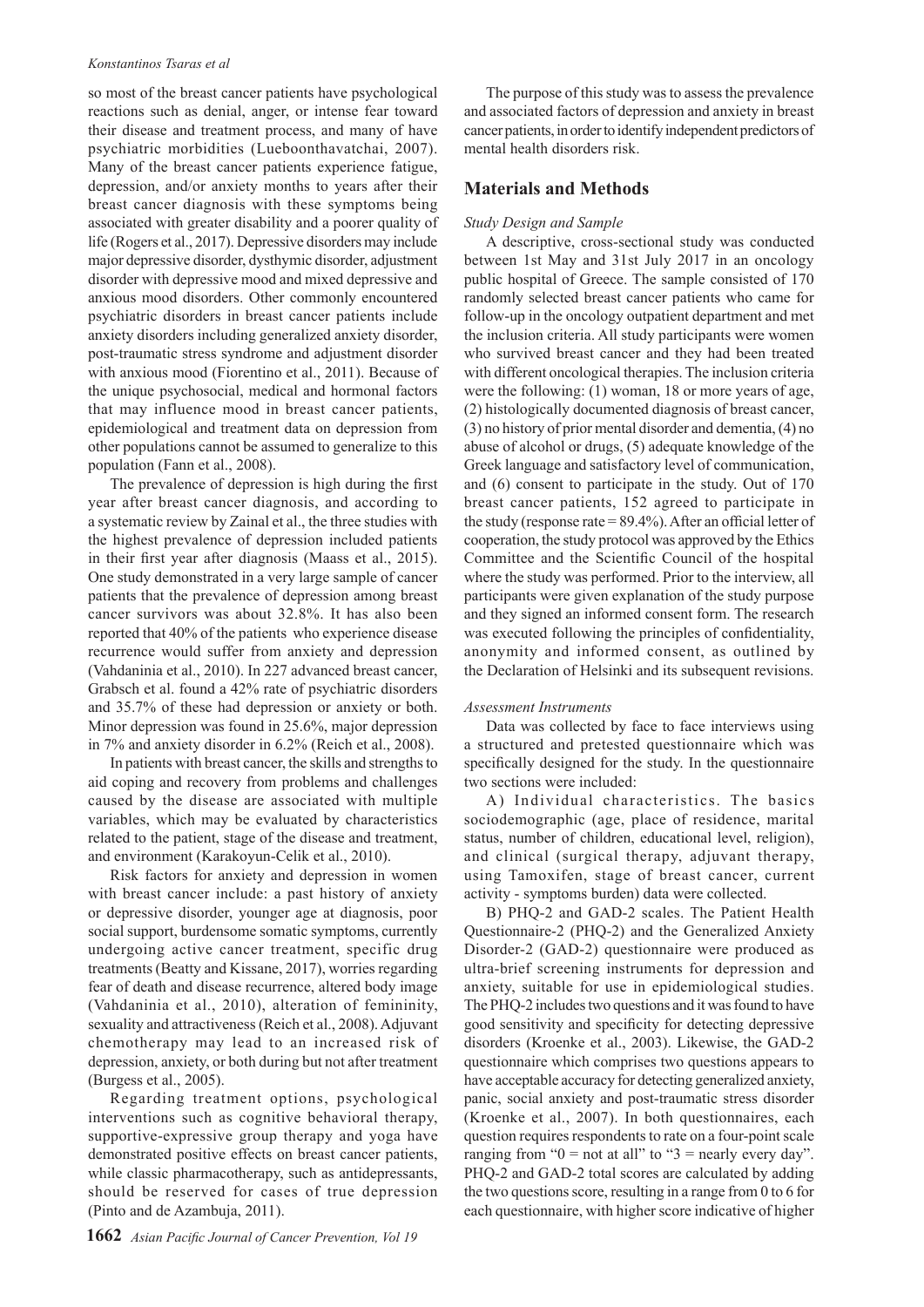| Table 1. Breast Cancer Patients' Characteristics (n=152) |  |  |
|----------------------------------------------------------|--|--|
|----------------------------------------------------------|--|--|

| Characteristics                                                       | n                 | $(\%)$     |
|-----------------------------------------------------------------------|-------------------|------------|
| Age (years)                                                           |                   |            |
| ${}_{< 40}$                                                           | 20                | $(13.2\%)$ |
| $40 - 49$                                                             | 41                | $(27.0\%)$ |
| $50 - 59$                                                             | 44                | $(28.9\%)$ |
| $60 - 69$                                                             | 35                | $(23.0\%)$ |
| $\geq 70$                                                             | 12                | $(7.9\%)$  |
| $mean \pm sd$                                                         | $53.25 \pm 12.10$ |            |
| Place of residence                                                    |                   |            |
| Urban                                                                 | 87                | $(57.2\%)$ |
| Semi-urban                                                            | 36                | (23.7%)    |
| Rural                                                                 | 29                | $(19.1\%)$ |
| Marital status                                                        |                   |            |
| Married                                                               | 84                | $(55.3\%)$ |
| Single                                                                | 24                | $(15.8\%)$ |
| Divorced                                                              | 26                | $(17.1\%)$ |
| Widowed                                                               | 18                | $(11.8\%)$ |
| Number of children                                                    |                   |            |
| $\theta$                                                              | 32                | $(21.1\%)$ |
| $1 - 2$                                                               | 85                | $(55.9\%)$ |
| $\geq$ 3                                                              | 35                | $(23.0\%)$ |
| Educational level (years)                                             |                   |            |
| $\leq 6$                                                              | 11                | $(7.2\%)$  |
| 9                                                                     | 26                | $(17.1\%)$ |
| 12                                                                    | 61                | $(40.1\%)$ |
| >12                                                                   | 54                | $(35.5\%)$ |
| Religion                                                              |                   |            |
| Christian Orthodox                                                    | 135               | $(88.8\%)$ |
| Christian Catholic/Protestant                                         | 9                 | $(5.9\%)$  |
| Muslim                                                                | 2                 | $(1.3\%)$  |
| Other                                                                 | 6                 | $(3.9\%)$  |
| Surgical therapy                                                      |                   |            |
| Mastectomy                                                            | 106               | $(69.7\%)$ |
| Ongectomy                                                             | 46                | $(30.3\%)$ |
| Adjuvant therapy                                                      |                   |            |
| Chemotherapy and Radiotherapy                                         | 58                | $(38.2\%)$ |
| Chemotherapy                                                          | 70                | $(46.1\%)$ |
| Radiotherapy                                                          | 24                | $(15.8\%)$ |
| Using Tamoxifen                                                       |                   |            |
| Yes                                                                   | 87                | $(57.2\%)$ |
| N <sub>0</sub>                                                        | 65                | $(42.8\%)$ |
| Stage of breast cancer                                                |                   |            |
| T                                                                     | 26                | $(17.1\%)$ |
| $_{\rm II}$                                                           | 43                | (28.3%)    |
| Ш                                                                     | 67                | $(44.1\%)$ |
| IV                                                                    | 16                | $(10.5\%)$ |
| Current activity - Symptoms burden                                    |                   |            |
| Normal activity, no symptoms (very good<br>level)                     | 49                | $(32.2\%)$ |
| Some symptoms, do not require bed rest<br>during the day (good level) | 54                | $(35.5\%)$ |
| Require bed rest less than 50% of the day<br>(moderate level)         | 28                | $(18.4\%)$ |
| Require bed rest more than 50% of the<br>day (bad level)              | 16                | $(10.5\%)$ |
| Cannot get out of bed (very bad level)                                | 5                 | $(3.3\%)$  |

mental health disorder. According to receiver-operating characteristic curve analysis, the optimal cutpoint is  $\geq$  3 on both the PHQ-2 and GAD-2 scales Löwe et al., 2010; Kroenke et al., 2010).

#### *Statistical Analyses*

Means and standard deviations for continuous data and frequencies and percentages for categorical data are presented to demonstrate breast cancer patients' characteristics (independent variables). The occurrences of depression and anxiety were used as the outcomes (dependent variables) of the under research correlations. Odds ratio with 95% confidence interval was used as measure of association. Associations between potential prognostic determinants and outcomes were examined using univariate logistic regression analysis. Predictors univariately associated with outcome  $(p$ -value  $< 0.10)$  were included in a multivariate logistic regression model. The fit of the multivariate model was assessed by the Hosmer-Lemeshow goodness-of-fit test. All reported p-values were two-tailed, and a p-value under 0.05 was considered statistically significant. Statistics of the research's empirical data were processed with IBM SPSS for Windows (version 21.0, SPSS Inc., Chicago, IL, USA).

## **Results**

#### *Sociodemographic and Clinical Characteristics*

A total of 152 breast cancer patients were included in this study. The mean age of the patients was 53.25 years (SD=12.10) and the majority of them were found in the age range of 40-59 (55.9%). Overall, 57.2% and 23.7% respondents were urban and semi-urban residents, respectively. Most respondents were married (55.3%) and had 1 to 2 children (55.9%). Over 9 years of education was completed by 75.6% of patients. The majority of the study participants were Orthodox Christianity followers (88.8%). As far as the clinical characteristics of the sample, 69.7% of the patients underwent mastectomy and 30.3% ongectomy. Chemotherapy received 46.1% of patients as adjuvant therapy, 15.8% radiotherapy and 38.2% received both chemotherapy and radiotherapy. Proportion of using "Tamoxifen" was 57.2%. Majority of the respondents were in the second  $(28.3\%)$  or third  $(44.1\%)$  stage of

Table 2. Prevalence of Depression and Anxiety in Breast Cancer Patients (n=152)

| <b>Scales</b>                     | n               | $(\%)$     |
|-----------------------------------|-----------------|------------|
| PHQ-2 (total score)               |                 |            |
| $\geq$ 3 (presence of depression) | 58              | $(38.2\%)$ |
| $\leq$ 3 (absence of depression)  | 94              | $(61.8\%)$ |
| mean $\pm$ sd                     | $2.05 \pm 1.74$ |            |
| GAD-2 (total score)               |                 |            |
| $\geq$ 3 (presence of anxiety)    | 49              | $(32.2\%)$ |
| $\leq$ 3 (absence of anxiety)     | 103             | $(67.8\%)$ |
| mean $\pm$ sd                     | $1.97 \pm 1.85$ |            |

PHQ, Patient Health Questionnaire; GAD, Generalized Anxiety Disorder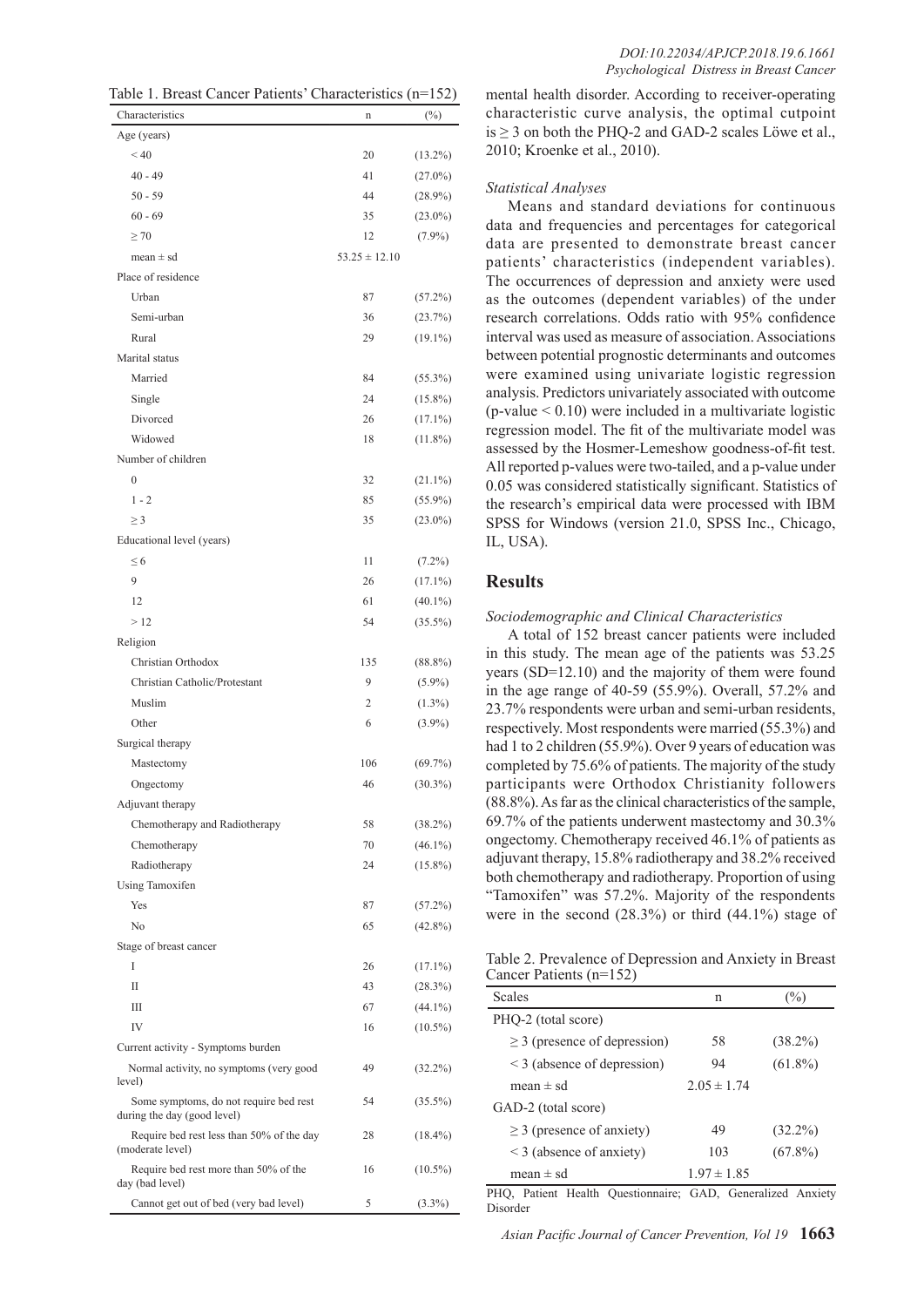|  |  |  |  | Table 3. Association between Characteristics and Depression in Breast Cancer Patients |  |  |  |  |  |
|--|--|--|--|---------------------------------------------------------------------------------------|--|--|--|--|--|
|--|--|--|--|---------------------------------------------------------------------------------------|--|--|--|--|--|

|                                    |        | Presence of Depression Absence of Depression |               |            |                         |                          |
|------------------------------------|--------|----------------------------------------------|---------------|------------|-------------------------|--------------------------|
| Characteristics                    | n      | $(\%)$                                       | n             | $(\%)$     | COR (95% CI)            | AOR (95% CI)             |
| Age (years)                        |        |                                              |               |            |                         |                          |
| < 40                               | 5      | $(25.0\%)$                                   | 15            | $(75.0\%)$ | 1 <sup>a</sup>          |                          |
| $40 - 49$                          | 18     | $(43.9\%)$                                   | 23            | $(56.1\%)$ | 2.35(0.72, 7.68)        |                          |
| $50 - 59$                          | 13     | $(29.5\%)$                                   | 31            | $(70.5\%)$ | 1.26(0.38, 4.18)        |                          |
| $60 - 69$                          | 15     | $(42.9\%)$                                   | $20\,$        | $(57.1\%)$ | 2.25(0.67, 7.57)        |                          |
| $\geq 70$                          | 7      | $(58.3\%)$                                   | 5             | $(41.7\%)$ | 4.20 (0.91, 19.40)**    |                          |
| Place of residence                 |        |                                              |               |            |                         |                          |
| Urban                              | 31     | $(35.6\%)$                                   | 56            | $(64.4\%)$ | 1 <sup>a</sup>          | 1 <sup>a</sup>           |
| Semi-urban                         | 11     | $(30.6\%)$                                   | $25\,$        | $(69.4\%)$ | 0.80(0.35, 1.83)        | 0.92(0.37, 2.29)         |
| Rural                              | 16     | $(55.2\%)$                                   | 13            | $(44.8\%)$ | $2.22(0.95, 5.22)$ **   | $2.56(1.02, 6.40)$ *     |
| Marital status                     |        |                                              |               |            |                         |                          |
| Married                            | 24     | $(28.6\%)$                                   | $60\,$        | $(71.4\%)$ | 1 <sup>a</sup>          |                          |
| Single                             | 11     | $(45.8\%)$                                   | 13            | $(54.2\%)$ | 2.12 (0.83, 5.37)       |                          |
| Divorced                           | 13     | $(50.0\%)$                                   | 13            | $(50.0\%)$ | $2.50(1.01, 6.17)^*$    |                          |
| Widowed                            | $10\,$ | $(55.6\%)$                                   | 8             | $(44.4\%)$ | $3.13(1.10, 8.87)$ *    |                          |
| Number of children                 |        |                                              |               |            |                         |                          |
| $\boldsymbol{0}$                   | 14     | $(43.8\%)$                                   | 18            | $(56.3\%)$ | 1 <sup>a</sup>          |                          |
| $1 - 2$                            | 32     | $(37.6\%)$                                   | 53            | $(62.4\%)$ | 0.78(0.34, 1.77)        |                          |
| $\geq 3$                           | 12     | $(34.3\%)$                                   | 23            | $(65.7\%)$ | 0.67(0.25, 1.80)        |                          |
| Educational level (years)          |        |                                              |               |            |                         |                          |
| $\leq 9$                           | 20     | $(54.1\%)$                                   | 17            | $(45.9\%)$ | 1 <sup>a</sup>          |                          |
| > 9                                | 38     | $(33.0\%)$                                   | $77 \,$       | $(67.0\%)$ | $0.42$ $(0.20, 0.89)$ * |                          |
| Religion                           |        |                                              |               |            |                         |                          |
| Christian Orthodox                 | 44     | $(32.6\%)$                                   | 91            | $(67.4\%)$ | 1 <sup>a</sup>          | 1 <sup>a</sup>           |
| Non - Christian Orthodox           | 14     | $(82.4\%)$                                   | 3             | $(17.6\%)$ | $9.65(2.64, 35.34)^*$   | $6.80(1.72, 26.90)^*$    |
| Surgical therapy                   |        |                                              |               |            |                         |                          |
| Mastectomy                         | 41     | (38.7%)                                      | 65            | $(61.3\%)$ | 1 <sup>a</sup>          |                          |
| Ongectomy                          | 17     | $(37.0\%)$                                   | 29            | $(63.0\%)$ | 0.93(0.46, 1.90)        |                          |
| Adjuvant therapy                   |        |                                              |               |            |                         |                          |
| Chemotherapy and Radiotherapy      | 21     | $(36.2\%)$                                   | 37            | $(63.8\%)$ | 1 <sup>a</sup>          |                          |
| Chemotherapy                       | 26     | $(37.1\%)$                                   | 44            | $(62.9\%)$ | 1.04(0.51, 2.14)        |                          |
| Radiotherapy                       | 11     | $(45.8\%)$                                   | 13            | $(54.2\%)$ | 1.49(0.57, 3.91)        |                          |
| Using Tamoxifen                    |        |                                              |               |            |                         |                          |
| Yes                                | 37     | $(42.5\%)$                                   | $50\,$        | $(57.5\%)$ | $1^{\mathrm{a}}$        |                          |
| $\rm No$                           | 21     | (32.3%)                                      | $44\,$        | (67.7%)    | 0.65(0.33, 1.26)        |                          |
| Stage of breast cancer             |        |                                              |               |            |                         |                          |
| I                                  | $8\,$  | $(30.8\%)$                                   | 18            | $(69.2\%)$ | 1 <sup>a</sup>          |                          |
| $\mathop{\mathrm{II}}\nolimits$    | 13     | $(30.2\%)$                                   | 30            | $(69.8\%)$ | 0.98(0.34, 2.81)        |                          |
| $\rm III$                          | 26     | $(38.8\%)$                                   | 41            | $(61.2\%)$ | 1.43(0.54, 3.75)        |                          |
| IV                                 | $11\,$ | $(68.8\%)$                                   | $\mathfrak s$ | $(31.3\%)$ | 4.95 (1.29, 19.01)*     |                          |
| Current activity - Symptoms burden |        |                                              |               |            |                         |                          |
| Good / Very good level             | $30\,$ | $(29.1\%)$                                   | $73\,$        | $(70.9\%)$ | 1 <sup>a</sup>          | $1^{\mathrm{a}}$         |
| Moderate level                     | 13     | $(46.4\%)$                                   | 15            | $(53.6\%)$ | $2.11(0.90, 4.96)$ **   | $2.14(0.86, 5.29)$ **    |
| Bad / Very bad level               | 15     | $(71.4\%)$                                   | $\sqrt{6}$    | $(28.6\%)$ | $6.08(2.16, 17.17)^*$   | $3.75$ $(1.20, 11.76)$ * |

NB, <sup>a</sup>Indicates reference category; \*, p<0.05; \*\*, p<0.10; COR, Crude Odds Ratio; AOR, Adjusted Odds Ratio; Hosmer-Lemeshow test, p;0.753, Adjusted Nagelkerke R<sup>2</sup>, 22.6%, Overall Predictive Ability; 71.7%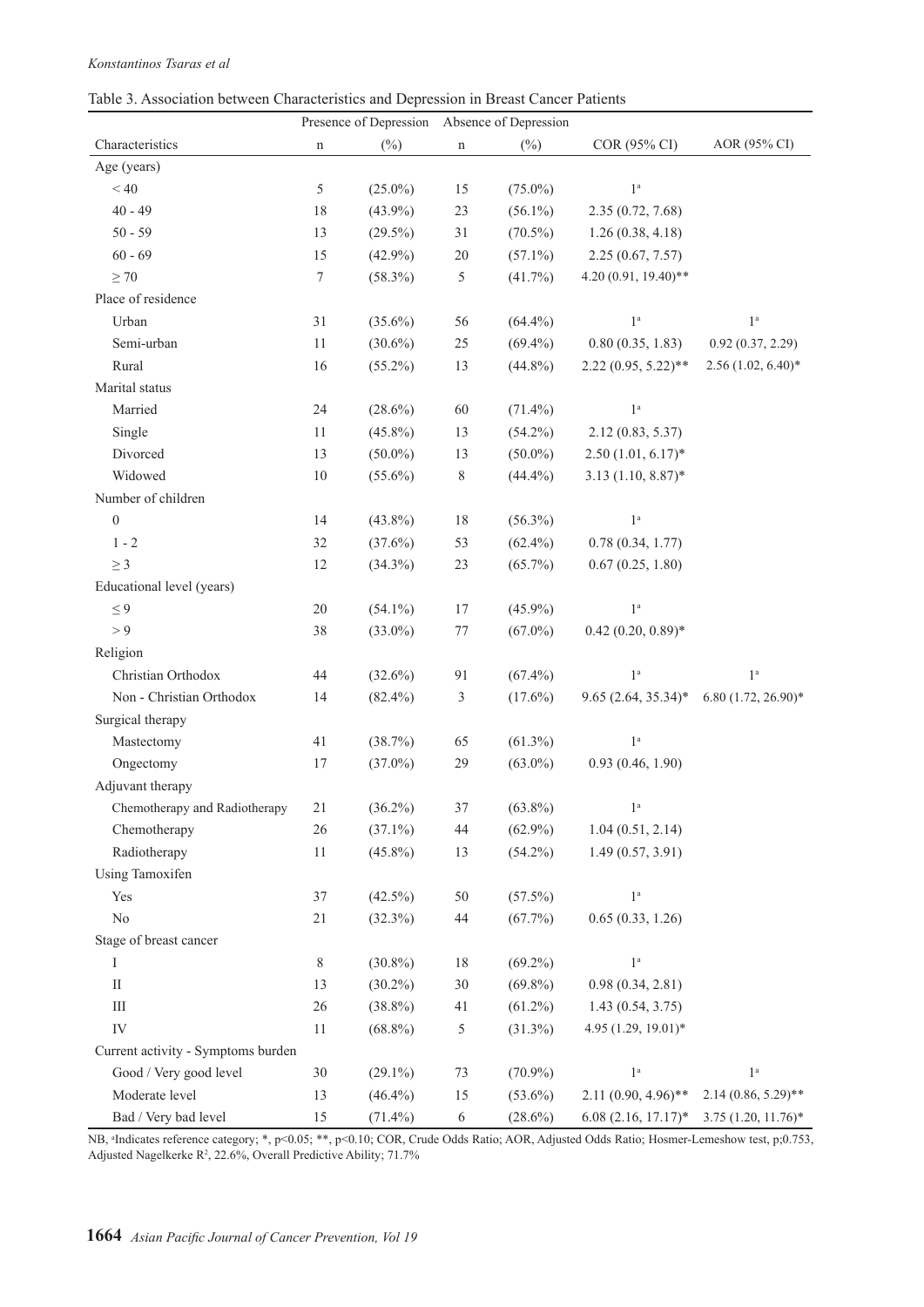|                                    |                |            | Presence of Anxiety Absence of Anxiety |            |                        |                       |
|------------------------------------|----------------|------------|----------------------------------------|------------|------------------------|-----------------------|
| Characteristics                    | n              | $(\%)$     | $\mathbf n$                            | $(\%)$     | COR (95% CI)           | AOR (95% CI)          |
| Age (years)                        |                |            |                                        |            |                        |                       |
| < 40                               | $\overline{4}$ | $(20.0\%)$ | 16                                     | $(80.0\%)$ | 1 <sup>a</sup>         |                       |
| $40 - 49$                          | 18             | $(43.9\%)$ | 23                                     | $(56.1\%)$ | $3.13(0.89, 11.01)$ ** |                       |
| $50 - 59$                          | 11             | $(25.0\%)$ | 33                                     | $(75.0\%)$ | 1.33(0.37, 4.85)       |                       |
| $60 - 69$                          | $10\,$         | $(28.6\%)$ | $25\,$                                 | $(71.4\%)$ | 1.60(0.43, 5.98)       |                       |
| $\geq 70$                          | 6              | $(50.0\%)$ | $\sqrt{6}$                             | $(50.0\%)$ | $4.00(0.83, 19.33)$ ** |                       |
| Place of residence                 |                |            |                                        |            |                        |                       |
| Urban                              | 24             | $(27.6\%)$ | 63                                     | $(72.4\%)$ | 1 <sup>a</sup>         | 1 <sup>a</sup>        |
| Semi-urban                         | $10\,$         | $(27.8\%)$ | $26\,$                                 | $(72.2\%)$ | 1.01(0.42, 2.40)       | 1.32(0.49, 3.56)      |
| Rural                              | 15             | $(51.7\%)$ | 14                                     | $(48.3\%)$ | $2.81(1.18, 6.69)*$    | $3.77(1.41, 10.07)^*$ |
| Marital status                     |                |            |                                        |            |                        |                       |
| Married                            | $21\,$         | $(25.0\%)$ | 63                                     | $(75.0\%)$ | 1 <sup>a</sup>         |                       |
| Single                             | $10\,$         | $(41.7\%)$ | 14                                     | $(58.3\%)$ | 2.14(0.83, 5.54)       |                       |
| Divorced                           | 11             | $(42.3\%)$ | 15                                     | (57.7%)    | $2.20(0.88, 5.53)$ **  |                       |
| Widowed                            | $\tau$         | $(38.9\%)$ | 11                                     | $(61.1\%)$ | 1.91(0.66, 5.56)       |                       |
| Number of children                 |                |            |                                        |            |                        |                       |
| $\boldsymbol{0}$                   | 12             | $(37.5\%)$ | $20\,$                                 | $(62.5\%)$ | $1^{\rm a}$            |                       |
| $1 - 2$                            | 25             | $(29.4\%)$ | 60                                     | $(70.6\%)$ | 0.69(0.30, 1.63)       |                       |
| $\geq 3$                           | 12             | $(34.3\%)$ | 23                                     | $(65.7\%)$ | 0.87(0.32, 2.36)       |                       |
| Educational level (years)          |                |            |                                        |            |                        |                       |
| $\leq 9$                           | 17             | $(45.9\%)$ | $20\,$                                 | $(54.1\%)$ | 1 <sup>a</sup>         |                       |
| > 9                                | 32             | $(27.8\%)$ | 83                                     | $(72.2\%)$ | $0.45(0.21, 0.97)$ *   |                       |
| Religion                           |                |            |                                        |            |                        |                       |
| Christian Orthodox                 | 35             | $(25.9\%)$ | $100\,$                                | $(74.1\%)$ | 1 <sup>a</sup>         | 1 <sup>a</sup>        |
| Non - Christian Orthodox           | 14             | $(82.4\%)$ | 3                                      | $(17.6\%)$ | $13.33(3.62, 49.17)^*$ | $9.70(2.37, 39.69)*$  |
| Surgical therapy                   |                |            |                                        |            |                        |                       |
| Mastectomy                         | 36             | $(34.0\%)$ | $70\,$                                 | $(66.0\%)$ | 1 <sup>a</sup>         |                       |
| Ongectomy                          | 13             | (28.3%)    | 33                                     | (71.7%)    | 0.77(0.36, 1.63)       |                       |
| Adjuvant therapy                   |                |            |                                        |            |                        |                       |
| Chemotherapy and Radiotherapy      | 20             | $(34.5\%)$ | 38                                     | $(65.5\%)$ | 1 <sup>a</sup>         |                       |
| Chemotherapy                       | 22             | $(31.4\%)$ | $48\,$                                 | $(68.6\%)$ | 0.87(0.42, 1.83)       |                       |
| Radiotherapy                       | $\tau$         | $(29.2\%)$ | 17                                     | $(70.8\%)$ | 0.78(0.28, 2.20)       |                       |
| Using Tamoxifen                    |                |            |                                        |            |                        |                       |
| Yes                                | 31             | $(35.6\%)$ | 56                                     | $(64.4\%)$ | $1^{\rm a}$            |                       |
| $\rm No$                           | 18             | (27.7%)    | 47                                     | $(72.3\%)$ | 0.69(0.34, 1.39)       |                       |
| Stage of breast cancer             |                |            |                                        |            |                        |                       |
| Ι                                  | $\tau$         | $(26.9\%)$ | 19                                     | $(73.1\%)$ | $1^{\rm a}$            |                       |
| $\rm II$                           | 13             | $(30.2\%)$ | $30\,$                                 | $(69.8\%)$ | 1.18(0.40, 3.48)       |                       |
| $\rm III$                          | 19             | $(28.4\%)$ | 48                                     | $(71.6\%)$ | 1.07(0.39, 2.97)       |                       |
| IV                                 | $10\,$         | $(62.5\%)$ | 6                                      | $(37.5\%)$ | $4.52$ (1.19, 17.15)*  |                       |
| Current activity - Symptoms burden |                |            |                                        |            |                        |                       |
| Good / Very good level             | 22             | $(21.4\%)$ | 81                                     | $(78.6\%)$ | 1 <sup>a</sup>         | 1 <sup>a</sup>        |
| Moderate level                     | 12             | $(42.9\%)$ | 16                                     | $(57.1\%)$ | $2.76$ (1.14, 6.69)*   | $2.77(1.07, 7.20)$ *  |
| Bad / Very bad level               | 15             | $(71.4\%)$ | 6                                      | $(28.6\%)$ | 9.21 (3.20, 26.50)*    | $6.01(1.84, 19.71)*$  |

Table 4. Association between Characteristics and Anxiety in Breast Cancer Patients

NB, <sup>a</sup>Indicates reference category; \*, p<0.05; \*\*, p<0.10; COR, Crude Odds Ratio; AOR, Adjusted Odds Ratio; Hosmer-Lemeshow test, p, 0.580; Adjusted Nagelkerke R<sup>2</sup>, 32.1%; Overall Predictive Ability; 79.6%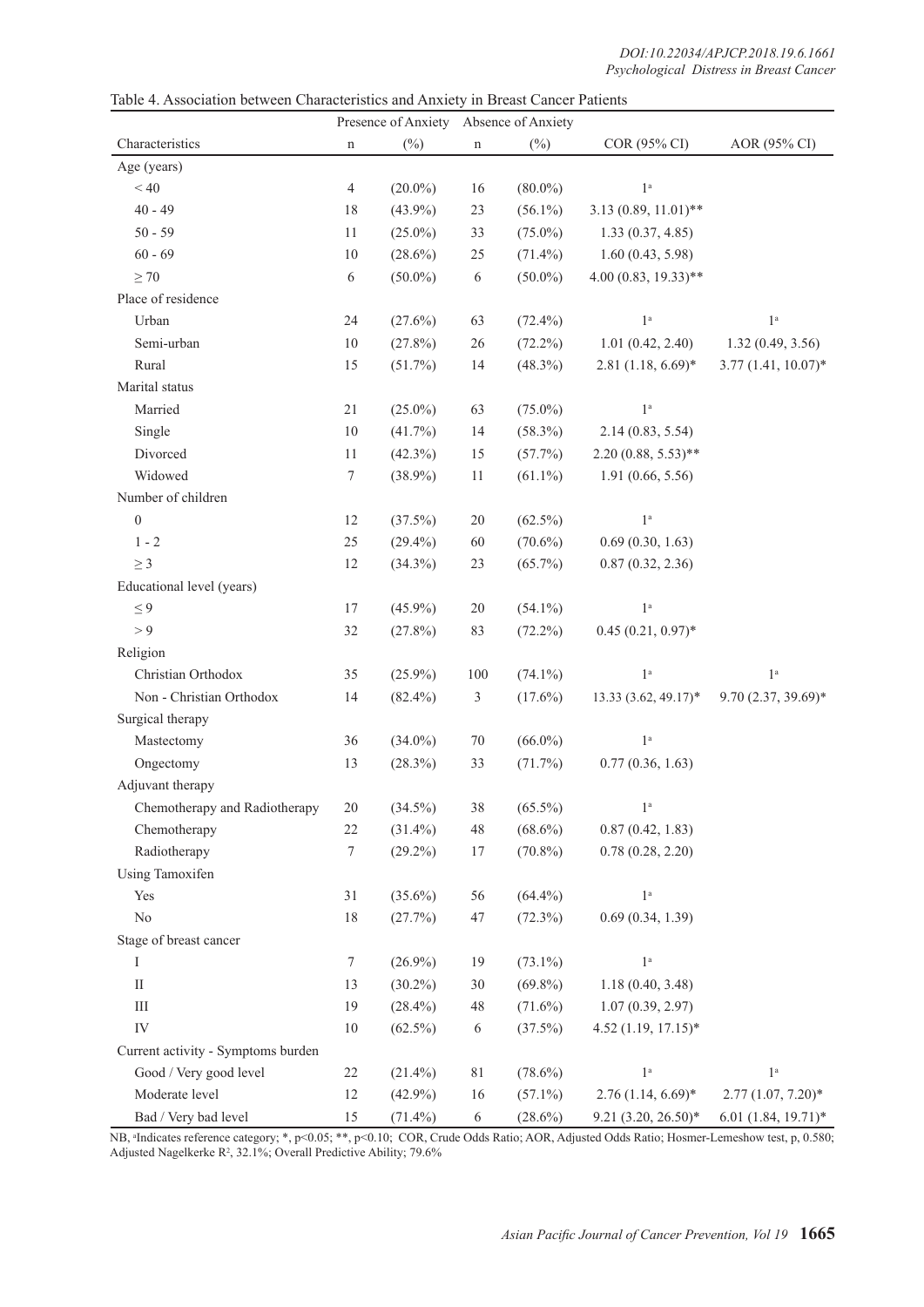breast cancer. Regarding the current activity - burden of symptoms, most of patients had a normal activity without any symptoms ("very good level", 32.2%) or they had some symptoms but it did not require bed rest during the day ("good level", 35.5%). A high percentage of the study participants declared that they required bed rest less than 50% of the day ("moderate level", 18.4%). Also, 13.8% of patients stated that they required bed rest more than 50% of the day ("bad level") or they could not get out of bed ("very bad level"). Demographic, social, and clinical characteristics of the respondents are provided in Table 1.

#### *Prevalence of Depression and Anxiety*

The mean total score of PHQ-2 and GAD-2 questionnaire was  $2.05$  (SD=1.74) and 1.97 (SD=1.85), respectively. According to the cut off points of depression (PHQ-2 score  $\geq$  3) and anxiety (GAD-2 score  $\geq$  3), a high percentage of the breast cancer patients were at risk for psychiatric disorder. Specifically, the screening method showed prevalence 38.2% (58/152) for depression and 32.2% (49/152) for anxiety. Total scores of study scales are shown in Table 2.

#### *Factors Associated with Depression*

Eleven characteristics of breast cancer patients were analysed in logistic regression with depression as dependent variable to know their association. Results of univariate analyses showed that factors associated with the risk of depression at the 10% level were age, place of residence, marital status, educational level, religion, stage of cancer, and current activity - burden of symptoms. Those variables entered into stepwise logistic regression model (backward LR method). This multivariate analysis identified place of residence, religion, and current activity - burden of symptoms as significant predictors of depression risk. Specifically, those participants who were rural residents had 2.6 times (95% CI: 1.02, 6.40) more possibility to develop depression disorder than those who were urban residents. In addition, an interesting finding is that non-Orthodox Christians patients were 6.8 times (95% CI: 1.72, 26.90) more likely to have elevated depression symptoms compared with Orthodox Christians patients. As well, patients who had high level of symptoms burden were 3.8 times (95% CI: 1.20, 11.76) more likely to develop a risk for depression disorder than those who had normal activity without any symptoms or some symptoms but it did not require bed rest during the day. The final model seems to explain 22.6% in the variation of depression and it can properly classify 71.7% of breast cancer patients. Also, the fit of the multivariate model was perfectly (p=0.753). The results of univariate and multivariate analyses are presented in Table 3.

#### *Factors Associated with Anxiety*

Simple and multiple logistic regression analysis were performed to explore the association between anxiety and characteristics of breast cancer patients. Univariate analyses showed that age, place of residence, marital status, educational level, religion, stage of cancer, and current activity - burden of symptoms were correlated, at

10% level of significance, with anxiety disorder. The crude odds ratios are shown in Table 4. In multivariate analysis (stepwise with backward LR method) place of residence, religion, and current activity - burden of symptoms were emerged as significant predictors of elevated anxiety symptoms. The adjusted odds ratios are shown in Table 4. Particularly, patients of rural areas were 3.8 times (95% CI: 1.41, 10.07) more likely than patients of urban areas to be at risk for anxiety disorder. Also, participants who were not Orthodox Christianity followers were 9.7 times (95% CI: 2.37, 39.69) at higher risk to develop elevated anxiety symptoms than those who were Orthodox Christians. In addition, patients who had high and moderate level of symptoms burden were 6.0 times (95% CI: 1.84, 19.71) and 2.8 times (95% CI: 1.07, 7.20), respectively, more likely to develop a risk for anxiety disorder than patients who had normal activity without any symptoms or some symptoms but it did not require bed rest during the day. This multivariable model explained 32.1% of the variance in anxiety risk and correctly classified 79.6% of patients. According to the Hosmer-Lemeshow test, the data fit the model perfectly (p=0.580).

## **Discussion**

The purpose of this study was to assess the prevalence and associated factors of depression and anxiety in breast cancer patients, in order to identify independent predictors of mental health disorders risk. According to our results in the 38.2% of the patients depressive symptoms are present and the place of residence, religion, and current activity - burden of symptoms as significant predictors of depression risk. In addition 32.2% of them are experiencing anxiety symptoms and the place of residence, religion, and current activity - burden of symptoms were emerged as significant predictors of elevated anxiety symptoms.

Depression and anxiety are frequent diagnoses following the diagnosis of breast cancer and efficient ways of detecting those patients who are in risk for psychological distress is vital (Car et al., 2012; Moussas et al., 2012). In the already burdened mental state after the diagnosis of breast cancer, they add to the difficulties due to both therapeutic methods such as mastectomy and chemotherapy, and a series of social and family problems that escalate this condition (Dean, 1987). Moreover, psychological distress (symptoms of depression and anxiety) has been associated with poorer physical function (Faller et al., 2017) and high mortality risk (Batty et al., 2017; Hjerl et al., 2003).

Approximately 38% of the breast cancer patients in the study were diagnosed with depression and 32% of them with anxiety based on PHO2 and GAD2 questionnaires. The prevalence of depression and anxiety in patients with breast cancer of our study were similar of those in previous studies (Srivastava et al., 2016; Hassan et al., 2015) on psychiatric morbidity among breast cancer patients, although most of them are reporting more elevated symptoms of anxiety than depression. One possible explanation on that is that there are many methodological differences in the studies. In addition worth's to be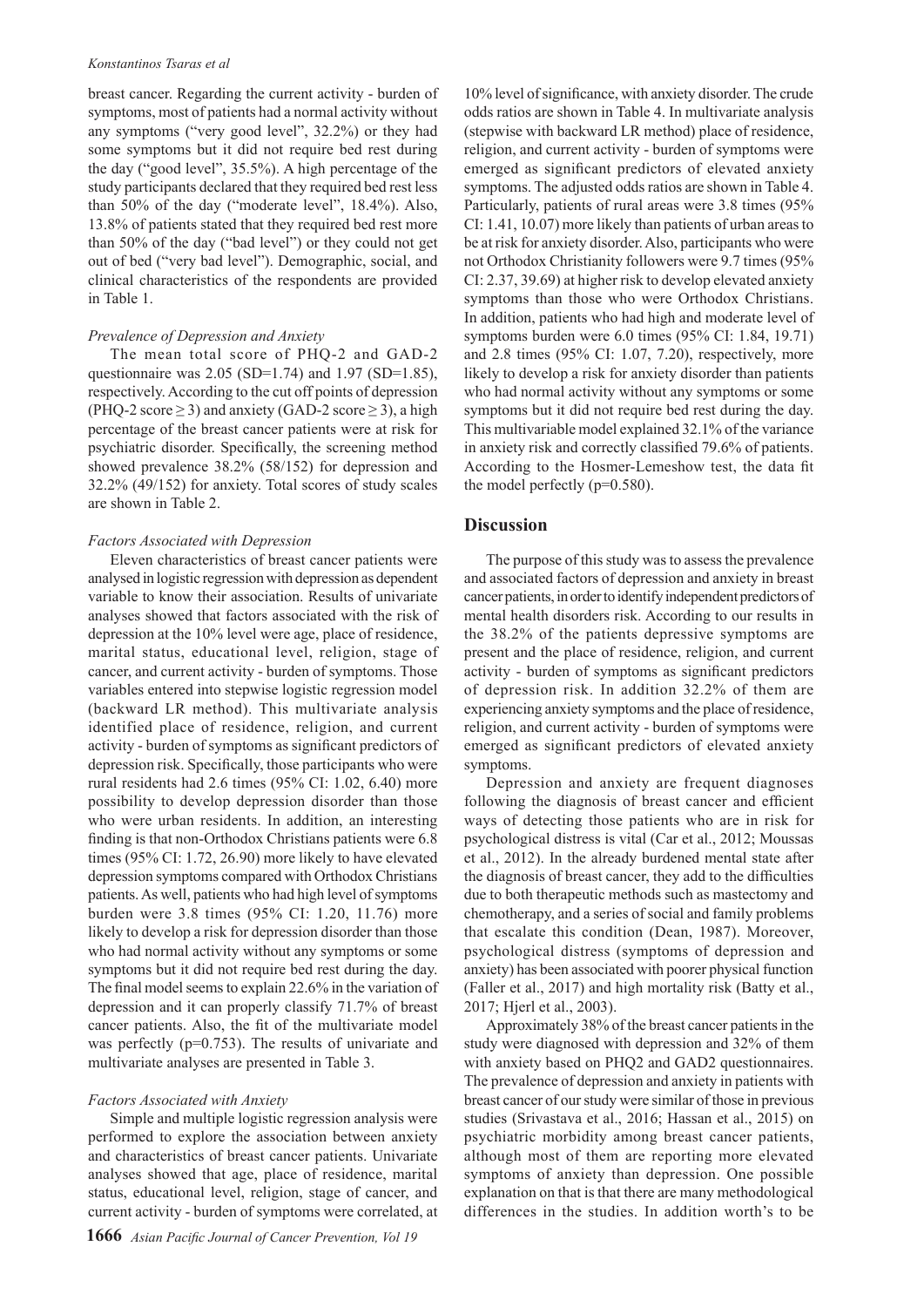mentioned that our subjects were more likely to experience anxiety and depression symptoms than other studies conducted in Greek cancer patients (Polikandrioti, 2008) and other countries as well (Lueboonthavatchai, 2007). Mostly due to the fact that in the emotional burdens of the disease itself adds up the existing financial situation in Greece (Lavdaniti et al. 2012). In a recent study contucted by Fradelos et al (2017) the prevalence of depression and anxiety in breast cancer patients were 54.5% and 46.8% respectively, similar finding were reported from other studies as well (Galloway et al., 2012).

As it was mentioned age, area of residence, marital status, education level, religious affiliation, stage of cancer and symptom burden found to be associated with presence of depression in our study but only place of residence, religion, and current activity - burden of symptoms identified as significant predictors of depression risk. While despite the fact that age, place of residence, marital status, educational level, religion, stage of cancer, and current activity - burden of symptoms were correlated, at 10% level of significance, with anxiety disorder similar only place of residence, religion, and current activity - burden of symptoms were emerged as significant predictors of elevated anxiety symptoms.

In a recent observational study in primary care settings in Germany it was found that older patients was 1.2 more likely to experience depressive and anxiety symptoms  $(p<0.001)$  than patients that were younger (Engelhard et al., 2015) those finding are reinforced by the findings of our study. In addition married patients of our study reported fewer symptoms of anxiety and depression. Married individuals perceive more social support through the extended family network that is present in Greek society. This finding is in agreement with a recent study in Western Cape, South Africa which concluded that patients (Kagee et al., 2017).

One more finding of our study was that less educated women dealing with breast cancer was more likely to experience depression and anxiety symptoms. Similar finding were reported by Osborne et al., (2003), in a study among 751 breast cancer patients found that women with little education (up to Year 8) were four times more likely to more anxious compared with those who had a higher education degree. Our finding reinforcing finding from the existing literature and supporting the assumption that education can be a protective factor in the occurrence of depression and anxiety among women dealing with breast cancer (Hopwood et al., 2010; Bener et al., 2017). This finding can be attribute to the fact that women with higher educational status can have better access to information regarding their health condition and be fully aware and understand the treatment plan and what is to be expected from it.

Regarding the influence of patients' religious affiliation we found that those who had other than Christian orthodox religious affiliation (including not religious persons) were more likely to be classified as depressed and anxious. Religiosity and spirituality have been recognized as a source of support that helps the individual to overcome life difficulties and stressful events such as a diagnosis of cancer.

Moreover area of residence found to be a significant predictor for depression and anxiety for breast cancer patients. The association of depression and anxiety and area of residence in breast cancer and in cancer patients in general is a conflicted finding in the existing literature as there are many studies supporting this relation and many studies which opposes it (Lavdaniti et al. 2012). According to our results patients who lived in rural areas where most likely to experience anxiety and depressive symptoms finding that confirmative to previous studies (Ell et al., 2005). This finding can be partially explained due to the poor accessibility to health care services that rural population faces (Arcury et al., 2005; Papaspyrou et al., 2015). This along with the uncertainty that cancer arise for the individual can elevate the depression and anxiety symptomatology among breast cancer patients.

Finally, according to our results patients who were diagnosed in stage IV of breast cancer were in a high risk for depression and anxiety compered to stage I patients. This finding is in accordance to a recent study among breast cancer in Greece (Fradelos et al., 2017) in which stage IV breast cancer patients were 1.9 (p=0.003) more likely to experience depressive symptoms. Moreover, symptom burden were found to be a significant predictor for depression and anxiety in our study. This finding is confirmative for previous studies concluding that depression and anxiety are associated with higher symptom burden and worse physical functioning (Inhestern et al., 2017; Fradelos et al., 2017; Mustian et al., 2012).

In conclusions, there is a high prevalence of anxiety and depression among breast cancer patients. Being rural resident, non-Orthodox Christian and experiencing extend symptom burden can be predicting factors associated with depression and anxiety in breast cancer patients. Early detection and proper referral can contribute in addressing those conditions and increase quality of life and survival in breast cancer patients.

#### *Funding*

This study was not funded.

#### *Conflict of Interest*

The authors declare that there is no conflict of interests regarding the publication of this paper.

## **Acknowledgments**

The authors would like to thank all breast cancer patients who participated in the study.

### **References**

- Agorastos A, Demiralay C, Huber CG (2014). Influence of religious aspects and personal beliefs on psychological behavior: focus on anxiety disorders. *Psychol Res Behav Manag*, **7**, 93–101.
- Arcury T, Preisser J, Gesler W, Powers J (2005). Access to Transportation and Health Care Utilization in a Rural Region. *J Rural Health*, **21**, 31-8.
- Batty G, Russ T, Stamatakis E, Kivimäki M (2017). Psychological distress in relation to site specific cancer mortality: pooling of unpublished data from 16 prospective cohort studies.

*Asian Pacific Journal of Cancer Prevention, Vol 19* **1667**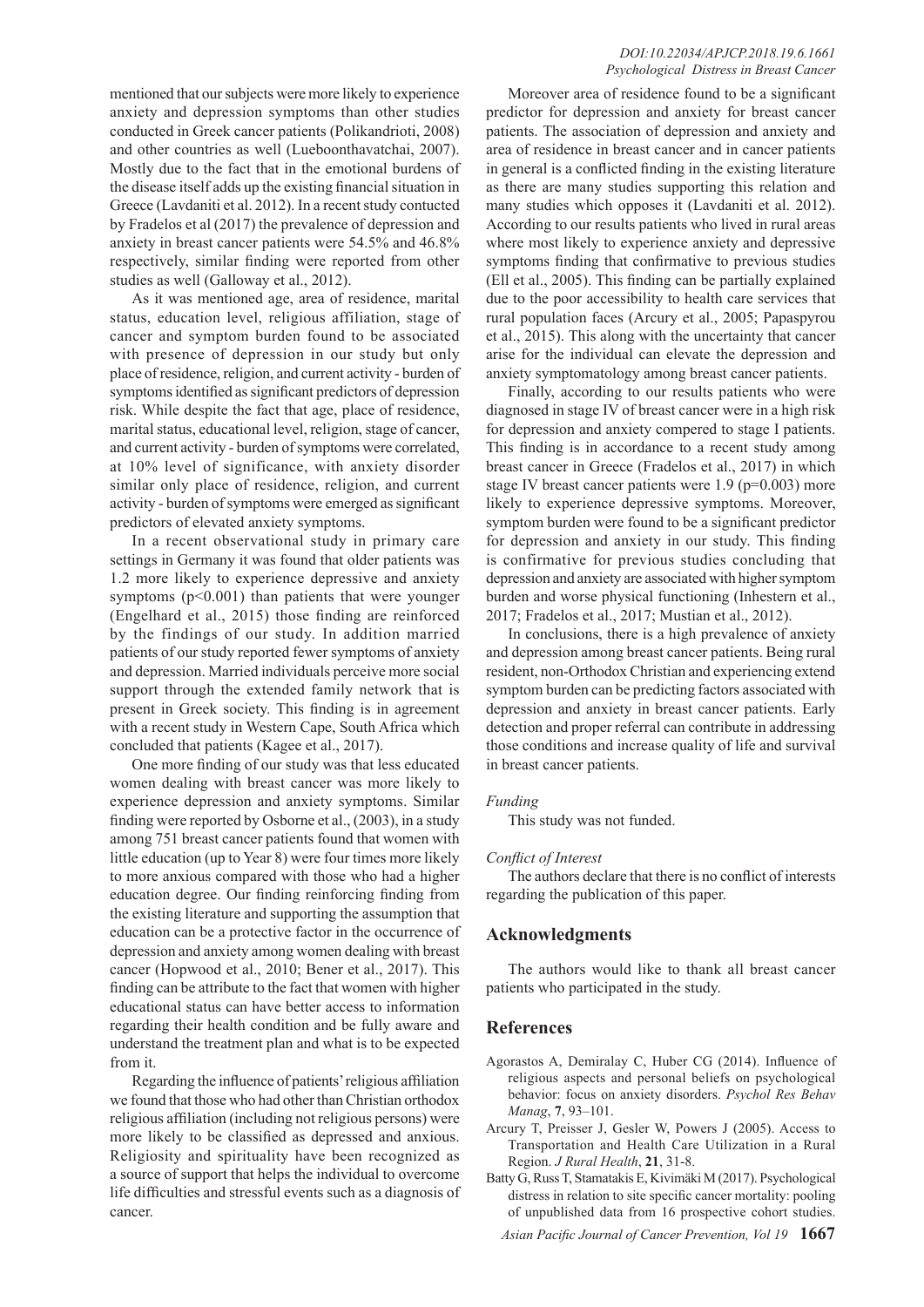*BMJ*, **356**, j108.

- Beatty L, Kissane D (2017). Anxiety and depression in women with breast cancer. *Cancer Forum*, **41**, 55.
- Bener A, Alsulaiman R, Doodson L, Agathangelou T (2017). Depression, hopelessness and social support among breast cancer patients: in highly endogamous population. *Asian Pac J Cancer Prev*, **18**, 1889–96.
- Burgess C, Cornelius V, Love S, et al. (2005). Depression and anxiety in women with early breast cancer: five year observational cohort study. *BMJ*, **330**, 702.
- Car J, Zycińska J, Lasota W (2012).Assessment of psychological distress and depression in cancer patients. *Przegl Epidemiol*, **66**, 689-95.
- Christensen H, Marck D (2017). The efficacy of mindfulness based stress reduction (MBSR) for decreasing anxiety and depression among breast cancer survivors. *Sch Physician Assist Stud*, **16**, 613.
- Ell K, Sanchez K, Vourlekis B, et al (2005). Depression, correlates of depression, and receipt of depression care among low-income women with breast or gynecologic cancer. *JCO*, **23**, 3052-60.
- Engelhard J, Bleicher L, Kostev K (2015). Prevalence of depression and anxiety and their risk factors in women with breast cancer In German primary care. *Value Health*, **18**, A431.
- Fafouti M, Paparrigopoulos T, Zervas Y, et al (2010). Depression, anxiety and general psychopathology in breast cancer patients: A cross-sectional control study. *In Vivo*, **24**, 803–10.
- Faller H, Strahl A, Richard M, Niehues C, Meng K (2017). Symptoms of depression and anxiety as predictors of physical functioning in breast cancer patients. A prospective study using path analysis. *Acta Oncol*, **56**, 1677-81.
- Fanakidou I, Zyga S, Alikari V, et a (2017). Mental health, loneliness, and illness perception outcomes in quality of life among young breast cancer patients after mastectomy: the role of breast reconstruction. *Qual Life Res*, **8**, 1-5.
- Fann JR, Thomas-Rich AM, Katon WJ, et al (2008). Major depression after breast cancer: a review of epidemiology and treatment. *Gen Hosp Psychiatry*, **30**, 112–26.
- Fiorentino L, Rissling M, Liu L, Ancoli-Israel S (2011). The symptom cluster of sleep, fatigue and depressive symptoms in breast cancer patients: severity of the problem and treatment options. *Drug Discov Today Dis Models*, **8**, 167–73.
- Hassan M, Shah S, Ghazi H, et al. (2015). Anxiety and depression among breast cancer patients in an urban setting in Malaysia. *Asian Pac J Cancer Prev*, **16**, 4031-5.
- Hjerl K, Andersen E, Keiding N, et al (2003). Depression as a prognostic factor for breast cancer mortality. *Psychosomatics*, **44**, 24-30.
- Hopwood P, Sumo G, Mills J, Haviland J, Bliss J (2010). The course of anxiety and depression over 5 years of follow-up and risk factors in women with early breast cancer: Results from the UK Standardisation of Radiotherapy Trials (START). *Breast J*, **19**, 84-91.
- Inhestern L, Beierlein V, Bultmann JC, et al (2017). Anxiety and depression in working-age cancer survivors: a register-based study. *BMC Cancer*, **17**, 347.
- Karakoyun-Celik O, Gorken I, Sahin S, et al (2010). Depression and anxiety levels in woman under follow-up for breast cancer: relationship to coping with cancer and quality of life. *Med Oncol*, **27**, 108–13.
- Krebber AMH, Buffart LM, Kleijn G, et al (2014). Prevalence of depression in cancer patients: a meta-analysis of diagnostic interviews and self-report instruments. *Psychooncology*, **23**, 121–30.
- Kroenke K, Spitzer RL, Williams JB, Löwe B (2010). The

patient health questionnaire somatic, anxiety, and depressive symptom scales: a systematic review. G*en Hosp Psychiatry*, **32**, 345-59.

- Kroenke K, Spitzer RL, Williams JB, Monahan PO, Löwe B (2007). Anxiety disorders in primary care: prevalence, impairment, comorbidity, and detection. *Ann Intern Med*, **146**, 317-25.
- Kroenke K, Spitzer RL, Williams JB (2003). The Patient Health Questionnaire-2: validity of a two-item depression screener. *Med Care*, **41**, 1284-92.
- Lavdaniti M, Barbas G, Fratzana A, Zyga S. (2012). Evaluation of depression in colon cancer patients. HSJ, 6, 681-692
- Linden W, Vodermaier A, MacKenzie R, Greig D (2012). Anxiety and depression after cancer diagnosis: Prevalence rates by cancer type, gender, and age. *J Affect Disord*, **141**, 343–51.
- Löwe B, Wahl I, Rose M, et al (2010). A 4-item measure of depression and anxiety: validation and standardization of the patient health questionnaire-4 (PHQ-4) in the general population. *J Affect Disord*, **122**, 86-95.
- Lueboonthavatchai P (2007) Prevalence and psychosocial factors of anxiety and depression in breast cancer patients. *J Med Assoc Thai*, **90**, 2164-74.
- Maass SWMC, Roorda C, Berendsen AJ, Verhaak PFM, de Bock GH (2015). The prevalence of long-term symptoms of depression and anxiety after breast cancer treatment: A systematic review. *Maturitas*, **82**, 100–8.
- Moussas GI, Papadopoulou AG, Christodoulaki AG, Karkanias AP (2012). Psychological and psychiatric problems in cancer patients: Relationship to the localization of the disease. *Psychiatriki*, **23**, 46-60
- Mustian KM, Sprod LK, Janelsins M, Peppone LJ, Mohile S (2012). Exercise recommendations for cancer-related fatigue, cognitive impairment, sleep problems, depression, pain, anxiety, and physical dysfunction: A review. *Oncol Hematol Rev*, **8**, 81–8.
- Ng CG, Mohamed S, Kaur K, et al (2017). Perceived distress and its association with depression and anxiety in breast cancer patients. *PLoS One*, **12**, e0172975.
- Osborne R, Elsworth G, Hopper J (2003). Age-specific norms and determinants of anxiety and depression in 731 women with breast cancer recruited through a population-based cancer registry. *Eur J Cancer,* **39**,755-62.
- Pinto AC, de Azambuja E (2011). Improving quality of life after breast cancer: Dealing with symptoms. *Maturitas*, **70**, 343–8.
- Polikandrioti M, Evaggelou E, Zerva S, et al (2008). Evaluation of depression in patients undergoing chemotherapy. *HSJ*, **2**, 162-72
- Reich M, Lesur A, Perdrizet-Chevallier C (2008). Depression, quality of life and breast cancer: a review of the literature. *Breast Cancer Res Treat*, **110**, 9–17.
- Rogers LQ, Courneya KS, Anton PM, et al (2017). Effects of a multicomponent physical activity behavior change intervention on fatigue, anxiety, and depressive symptomatology in breast cancer survivors: randomized trial. *Psychooncology*, **26**, 1901–6.
- Srivastava V, Ansari MA, Kumar A, et al (2015). Study of anxiety and depression among breast cancer patients from North India. *Clin Psychiatry*, **2**, 1-7
- Vahdaninia M, Omidvari S, Montazeri A (2010). What do predict anxiety and depression in breast cancer patients? A follow-up study. *Soc Psychiatry Psychiatr Epidemiol*, **45**, 355–61.
- Walker J, Hansen CH, Martin P, et al (2014). Prevalence, associations, and adequacy of treatment of major depression in patients with cancer: a cross-sectional analysis of routinely collected clinical data. *Lancet Psychiatry*, **1**, 343–50.
- Würtzen H, Dalton SO, Elsass P, et al (2013). Mindfulness